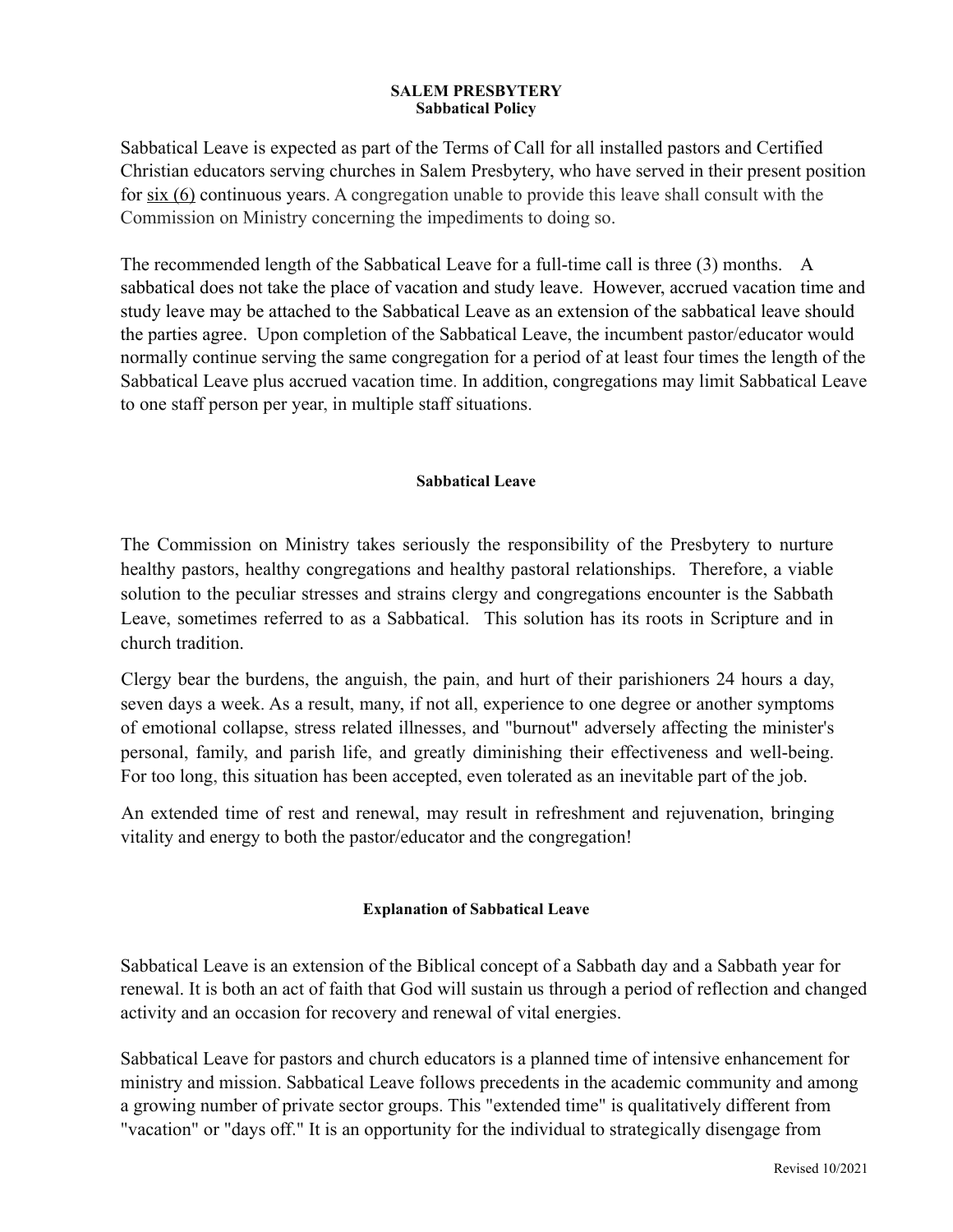regular and normal tasks so that ministry and mission may be viewed from a new perspective because of a planned time of focus. Unlike the academic model, there is no expectation of an end product other than renewed health.

## **Planning for Sabbatical Leave**

## *Recommended Process*

The pastor/educator shall present, in writing, to the Church Session for their approval, a program ("the Plan") of activity for the Sabbatical Leave at least six (6) months prior to the proposed beginning of the Sabbatical Leave. This program of activity and meditation shall include a detailed description of the plan, the goals and the expected benefits, together with a personal statement as to why this Sabbatical Leave would be valuable for both the pastor/educator and the church. The pastor/educator is encouraged to consult with the COM for support and encouragement while developing a plan.

Upon approval by the Session in the year prior to the Sabbatical Leave, the Plan shall be forwarded to the Salem Presbytery's Commission on Ministry for their review. Included in this Plan will be the church's plan for pastoral/educator services during the period of the Sabbatical Leave.

At the completion of the Sabbatical Leave, the pastor/educator should present to the next regular meeting of the church Session, a written report of benefits and discoveries. This report also will be sent to the Commission on Ministry immediately following up the Session meeting when it is presented.

#### *Funding*

The employing church will continue the pastor/educator salaries, pension/major medical benefits, book allowance, and auto and continuing education allowances at least at the same level as those in effect at the time of the Sabbatical Leave

The employing church will also contract for substitute pastor/educator services during the period of the Sabbatical Leave.

While the Sabbatical Leave may seem like yet another financial burden for the local congregation to bear, it is crucial for Session and congregation to recognize the long-term benefits they as a church will reap from granting Sabbaticals. For example, ministers/educators who have the opportunity to examine issues of professional growth and development as ministers within an existing pastorate are more likely to stay more years in a particular call, because the sabbatical provision conveys a sense of support and caring on the part of the calling church and also offers an incentive to both ministers and educators to commit to and think in terms of longer term service in a particular church.

Pastor/Educator and congregations are encouraged to set aside funds each year so that resources will be available during the time of Sabbatical Leave.

Those churches that would have financial or leadership problems in providing for the Sabbatical Leave shall consult with the Commission on Ministry for help in identifying the impediments and exploring reasonable options or solutions.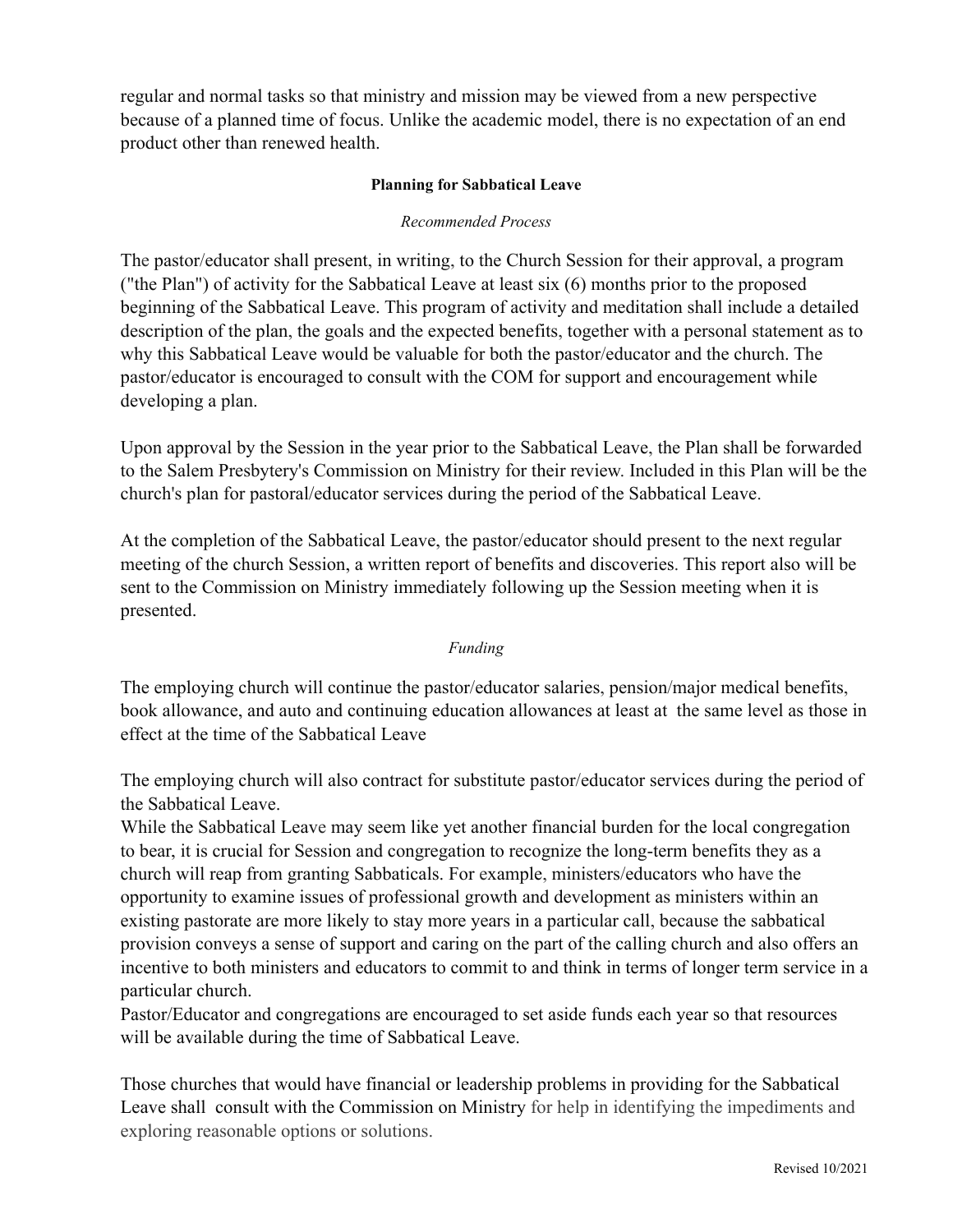## **Re***-***Entry**

Upon re-entry, the clergy/educator should share with the entire congregation the details of the Leave as well as reflections on its value and benefit.

Such expected benefits include:

- 1. Discovering the strength of lay leadership heretofore under-utilized
- 2. New understandings of the concept of mission as shared mission between clergy and congregation
- 3. Reaffirmation of calling to ministry on part of the clergy and congregation with both being reinvigorated and rededicated to the work of the Kingdom

The ideal result would be for the congregation to see this period of time not just as the clergy's Sabbatical Leave but as the congregation's Sabbatical Leave.

# *Responsibilities*

## Minister Responsibilities

- 1. Bring the sabbatical proposal before the session-at least in outline form-a minimum of six months before the intended commencement of the sabbatical.
- 2. Secure the approval of the session for the sabbatical proposal and work out the necessary coverage of pastoral and pulpit responsibilities.
- 3. Assure the session of continued service to the church for at least four times the length of the Sabbatical.
- 4. Bring up to date all pending responsibilities as determined in
- 5. consultation with the session before departing on a sabbatical.
- 6. Submit to Commission on Ministry in writing the sabbatical timetable and outline of plans.
- 7. Upon return, present an overview of the sabbatical experience to the session and the Commission on Ministry.

## Session Responsibilities

- 1. Receive for approval the minister's proposal for a sabbatical, at least six (6) months in advance of the intended commencement of the sabbatical.
- 2. Review the proposal and determine whether it is to be approved.
- 3. Continue terms of call commitments to the minister during sabbatical leave.
- 4. Communicate to the congregation the importance and values to the church of a sabbatical.
- 5. Request a written overview of the sabbatical from the minister upon return.